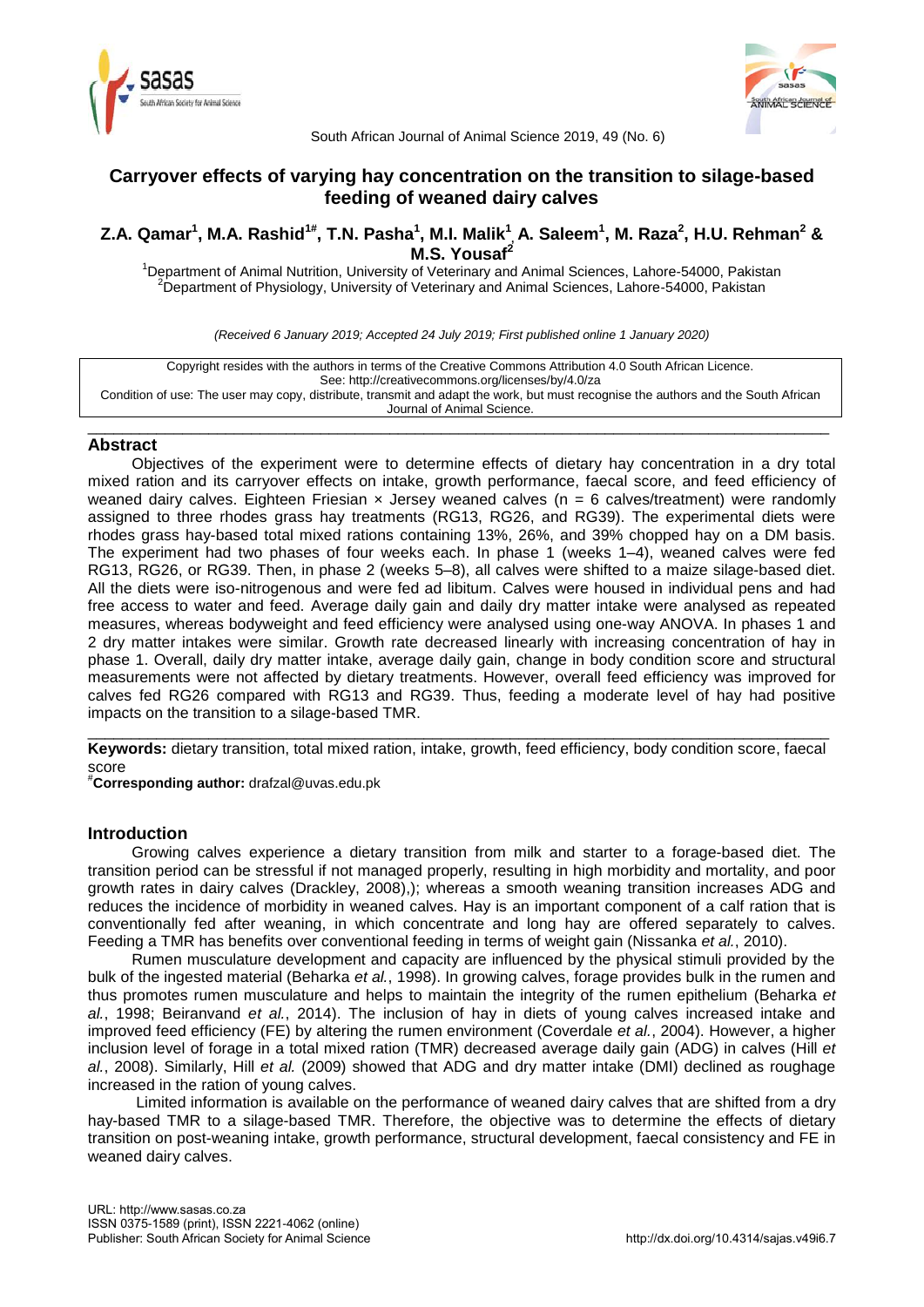### **Materials and Methods**

The experimental procedures were approved by the Animal Care and Use Committee of UVAS (protocol no. 1246/ 21-11-2017). Eighteen crossbred Friesian × Jersey male calves that had been weaned at 60  $\pm$  2.0 days old, weighing 71.6  $\pm$  8.6 kg, were randomly assigned to three dietary treatments (n = 6 calves/treatment). Treatments consisted of i) RG13, which contained 13% Rhodes grass (RG) hay in TMR on DM basis); ii) RG26 (26% RG hay), and iii) RG39 (39% RG hay). All diets were iso-nitrogenous and fed once daily at 08:00. The total duration of the experiment was eight weeks, including two phases of four weeks each. During phase1 (1–4 week), calves were offered RG13, RG26, and RG39 diets according to their treatments. In phase 2 (5–8 week) all calves were shifted to a maize silage-based TMR. Calves were housed in individual pens of 1.5  $m^2$  and bedded with sand.

During phase 1 fresh TMR was mixed manually and fed ad libitum individually once a day at 08:00. The orts were collected daily before feeding, and feed was adjusted to ensure 10% of refusal (Table 1). In phase 2, maize silage and hay-based TMR was formulated, and a similar feeding routine was followed from week 5 to 8 (Table 2). Water was available ad libitum throughout the experiment.

Ingredients (g/kg of DM) Treatments<sup>1</sup> Rhodes grass hay RG13 RG26 RG39 Rhodes grass hay 130 130 260 390 Soy hulls 225 170 120 Ground maize **380** 300 210 Molasses 60 60 60 Soybean meal 180 185 195 Mineral mixture<sup>2</sup> 10 10 10 Salt 5 5 5 Lime 10 10 10 Nutrient composition Dry matter g/kg 877 864 877 864 Crude protein g/kg 162 162 161 162 93 Metabolizable energy, MJ/kg 10.87 10.87 10.46 10.04 10.04 10.04 Neutral detergent fibre g.kg 380 331 383 697 Acid detergent fibre g/kg 178 178 204 232 408 Ash g/kg 74 83 92 97

**Table 1** Ingredient and nutrient composition of hay-based total mixed rations (dry matter basis) fed to crossbred calves from week 1 through week 4 post-weaning

 ${}^{1}$ RG13: Total mixed ration (TMR) containing 13% RG hay on DM basis, RG2: TMR containing 26% RG hay on DM basis, and RG39: TMR containing 39% RG hay on DM basis

2 di-calcium phosphate: 70.81%, salt: 18.91%, magnesium sulphate: 8.64%, ferrous sulphate: 8.64%, manganese sulphate 0.49%, zinc sulphate 0.22%, copper sulphate 0.03%, potassium iodide 0.009%, cobalt chloride 0.009% and sodium selenite: 0.0015%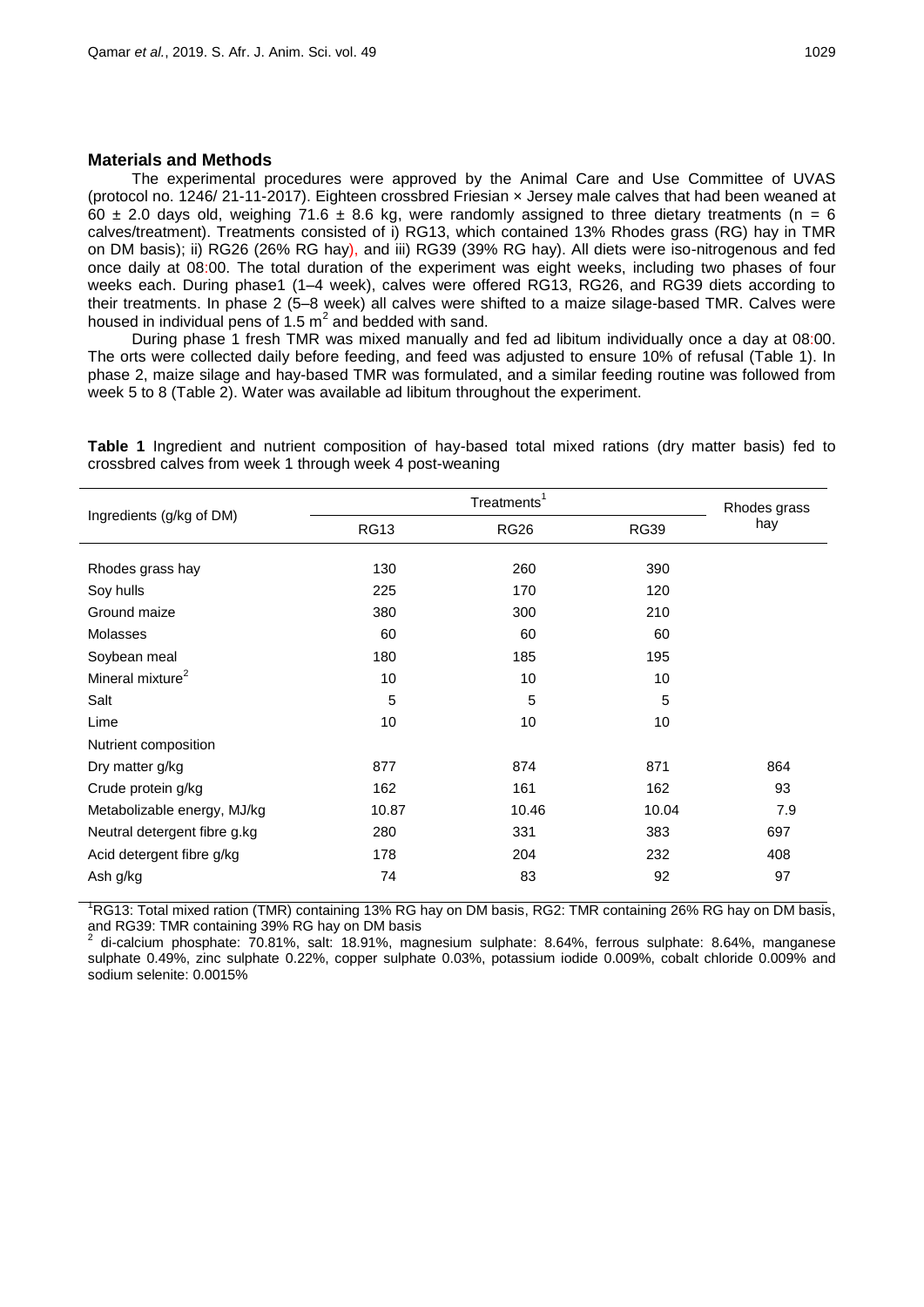| Ingredients (g/kg of dry matter) | Silage-based total mixed ration | Maize silage |  |  |
|----------------------------------|---------------------------------|--------------|--|--|
|                                  |                                 |              |  |  |
| Maize silage                     | 400                             |              |  |  |
| Rhodes grass hay                 | 200                             |              |  |  |
| Ground maize                     | 110                             |              |  |  |
| Soy hulls                        | 65                              |              |  |  |
| Molasses                         | 50                              |              |  |  |
| Soybean meal                     | 140                             |              |  |  |
| Urea                             | 10                              |              |  |  |
| Mineral mixture <sup>1</sup>     | 10                              |              |  |  |
| Salt                             | 5                               |              |  |  |
| Lime                             | 10                              |              |  |  |
| Nutrient composition             |                                 |              |  |  |
| Dry matter g/kg                  | 500                             | 305          |  |  |
| Crude protein g/kg               | 161                             | 75           |  |  |
| Metabolizable energy, MJ/kg      | 9.6                             | 9.6          |  |  |
| Neutral detergent fibre g/kg     | 434                             | 578          |  |  |
| Acid detergent fibre g/kg        | 311                             | 469          |  |  |
| Ash g/kg                         | 86                              | 53           |  |  |
| Calcium g/kg                     | 9                               | 3            |  |  |
| Phosphorus g/kg                  | 5                               | 3            |  |  |

**Table 2** Composition of silage-based total mixed ration (dry matter basis) fed to crossbred calves from week 5 through week 8 post-weaning

1 di-calcium phosphate: 70.81%, salt: 18.91%, magnesium sulphate: 8.64%, ferrous sulphate: 8.64%, manganese sulphate: 0.49%, zinc sulphate: 0.22%, copper sulphate: 0.03%, potassium iodide: 0.009%, cobalt chloride: 0.009% and sodium selenite: 0.0015%

Calves were weighed at the start of the trial and then on a weekly basis. Faecal scoring was performed daily using a 1–4 point system in which score 1 was loose and 4 was hard faeces (Ireland-Perry *et al*., 1993). Body condition scoring was performed at the start of the experiment, then weekly, using a 1–5 scale scoring system with 0.25 increments in measurement (Wildman *et al.*, 1982). Withers height (WH), hip height (HH), heart girth (HG), and body length (BL) were measured at the start and after that weekly (Nemati *et al.*, 2015).

Feed samples were dried at 105 °C for four hours in a forced draft oven (Memmert UF450TS, Germany) to determine DM. Dried samples were ground to pass through a 1-mm screen using a Wiley mill (model no. 2, Arthur H. Thomas Company, Philadelphia, USA). The CP content (N × 6.25) was determined with Kjeldahl apparatus (Gerhardt Kjeldatherm, Germany), and ash contents by combustion at 550 °C for 5 hours (AOAC, 1991). The concentration of NDF and ADF (Van Soest *et al.*, 1991) were determined sequentially using an Ankom fibre analyser (Ankom2000, Ankom Technologies, USA). Sodium sulphite and heat-stable alpha-amylase (Ankom, Ankom Technologies, USA) were added during the NDF extraction process (Van Soest *et al.*, 1991).

Data were analysed using the PROC MIXED model function of SAS 9.3 (SAS Institute Inc., Cary NC). Weekly measures, including ADG, daily DMI, and faecal score, were analysed using repeated-measures ANOVA. The model included treatment, week, treatment × week and calf as a random factor. Data for structural measurement, BCS, gain and FE were analysed using one-way ANOVA. To determine the effect of the increasing hay level in the TMR, diet orthogonal polynomial contrasts were used. Initial bodyweights and structural measurements were taken as covariates for the parameters. The results were declared significant at  $P \le 0.05$ , and probability values between 0.05 and  $\le 0.10$  were regarded as a trend towards significance.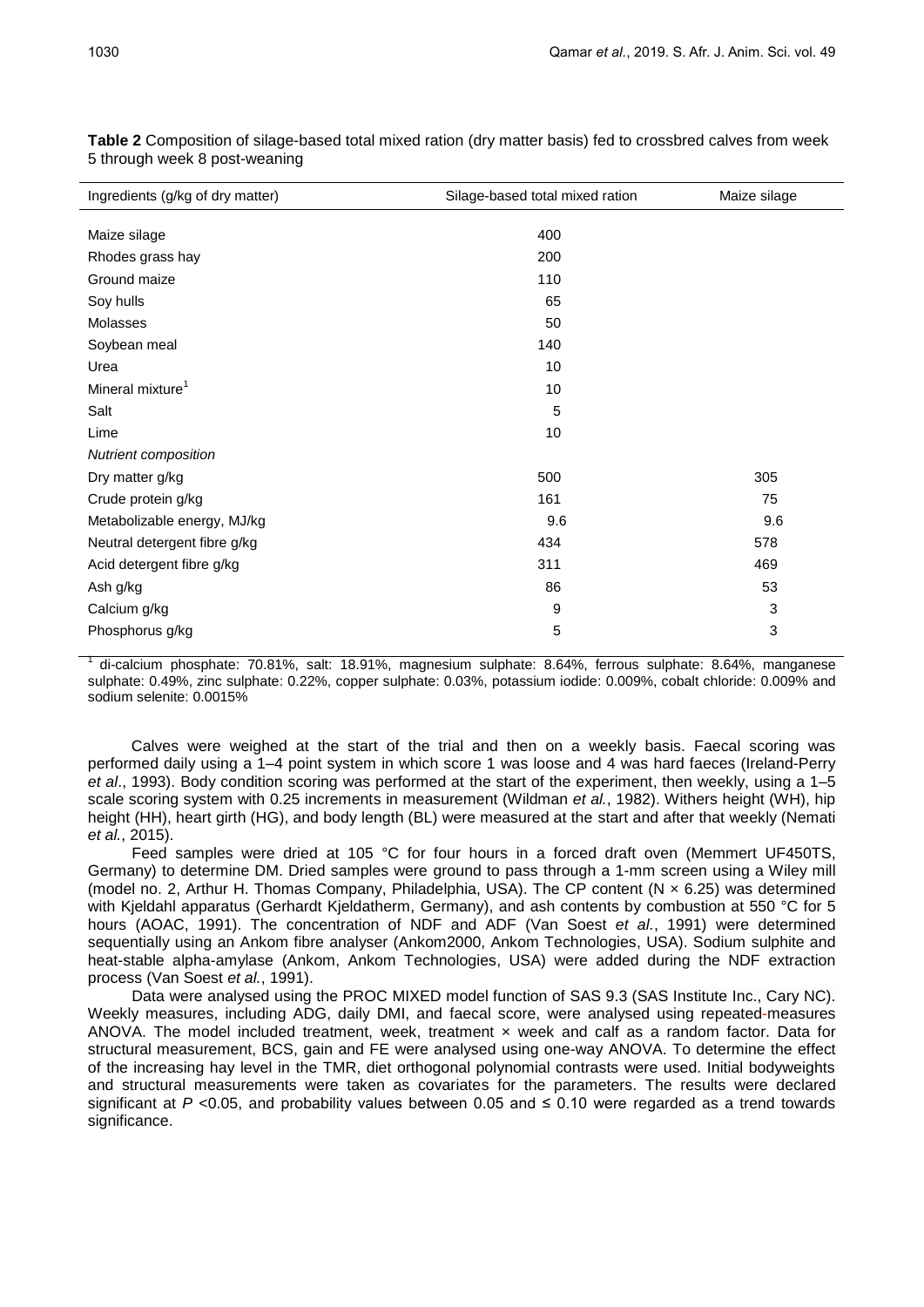# **Results**

The results of DMI, ADG, FE, and BCS are presented in Table 3. Overall, from week 1 through week 8, DMI was similar between treatments (*P* >0.05). In phase 1, DMI tended to decrease linearly (*P* =0.07) with increasing hay concentration in the dry TMR, RG13 calves consumed 13% and 16% more DM than RG26 and RG39, respectively, whereas DMI was not different between treatments in phase 2.

**Table 3** Effect of varying levels of Rhodes grass hay on the transition from a hay-based total mixed ration to a silage-based diet on intake, growth performance, feed efficiency and body condition score of crossbred calves

| Traits <sup>2</sup> | Treatments <sup>1</sup> |             |             |           | P-value |                 |
|---------------------|-------------------------|-------------|-------------|-----------|---------|-----------------|
|                     | <b>RG13</b>             | <b>RG26</b> | <b>RG39</b> | <b>SE</b> | Linear  | Trt $\times$ wk |
| Phase 1             |                         |             |             |           |         |                 |
| DMI, kg             | 2.88                    | 2.50        | 2.42        | 0.155     | 0.070   | 0.293           |
| ADG, kg             | 1.12                    | 1.00        | 0.75        | 0.066     | 0.002   | 0.363           |
| FE <sup>2</sup>     | 0.38                    | 0.40        | 0.30        | 0.027     | 0.034   |                 |
| Phase-2             |                         |             |             |           |         |                 |
| DMI, kg             | 3.34                    | 3.32        | 3.31        | 0.178     | 0.905   | 0.880           |
| ADG, kg             | 0.84                    | 1.08        | 1.05        | 0.035     | 0.001   | 0.004           |
| FE.                 | 0.25                    | 0.32        | 0.31        | 0.013     | 0.004   |                 |
| Overall             |                         |             |             |           |         |                 |
| DMI, kg             | 3.11                    | 2.90        | 2.87        | 0.153     | 0.322   | 0.631           |
| ADG, kg             | 0.98                    | 1.03        | 0.90        | 0.041     | 0.247   | 0.020           |
| FE.                 | 0.31                    | 0.35        | 0.31        | 0.012     | 0.852   |                 |
| <b>Initial BCS</b>  | 2.87                    | 2.58        | 2.70        | 0.108     | 0.208   |                 |
| Final BCS           | 3.25                    | 3.12        | 3.17        | 0.100     | 0.760   |                 |
| <b>BCS</b> change   | 0.38                    | 0.54        | 0.46        | 0.058     | 0.179   |                 |

<sup>1</sup> RG13, RG26 and RG39; Total mixed rations containing 13%, 26%, and 39% of Rhodes grass hay (DM basis) that were fed during weeks1 through 4 post-weaning (Phase 1). During weeks 5 through 8 (Phase 2) all calves were fed a total mixed ration that contained 40% silage and 20% Rhodes grass hay (DM basis)

<sup>2</sup> ADG: average daily gain (kg/day), BCS: body condition score, DMI: dry matter intake (kg/day), FE: ADG/DMI

A treatment × week interaction for ADG was observed at weeks 1, 2, 3, 5, and 6 (Figure 1). Overall, a trend (*P* =0.089) was observed in ADG, with the RG26 group gaining 5% and 13% more weight than RG13 and RG39, respectively. In phase 1, ADG decreased linearly ( $P = 0.001$ ) with increasing concentrations of hay in the TMR with ADG being greatest for RG13 and least for RG39. In phase 2, ADG was greater for RG26 and the RG39, whereas it was lower for RG13 (*P* =0.001). A treatment × week interaction (*P* <0.05) was also observed at weeks 5 and 6 of phase 2.

During phase 1 and phase 2, FE was highest in RG26 (*P* <0.05). In phase 1, FE of RG39 was 23% and 18% lower than RG26 and RG13, respectively. Initial and final BCS and changes in them were not affected (*P* > 0.05) by the diet that was consumed in phase 1.

Similarly, initial, final and changes in structural measurements including WH, HH, HG, and BL, were similar (*P* >0.05) among treatments (Table 4). The results of faecal score are presented in Table 5. During phases 1 and 2, RG13 calves exhibited loose faeces compared with RG26 and RG39. A treatment × week interaction was also observed in weeks 5 and 6.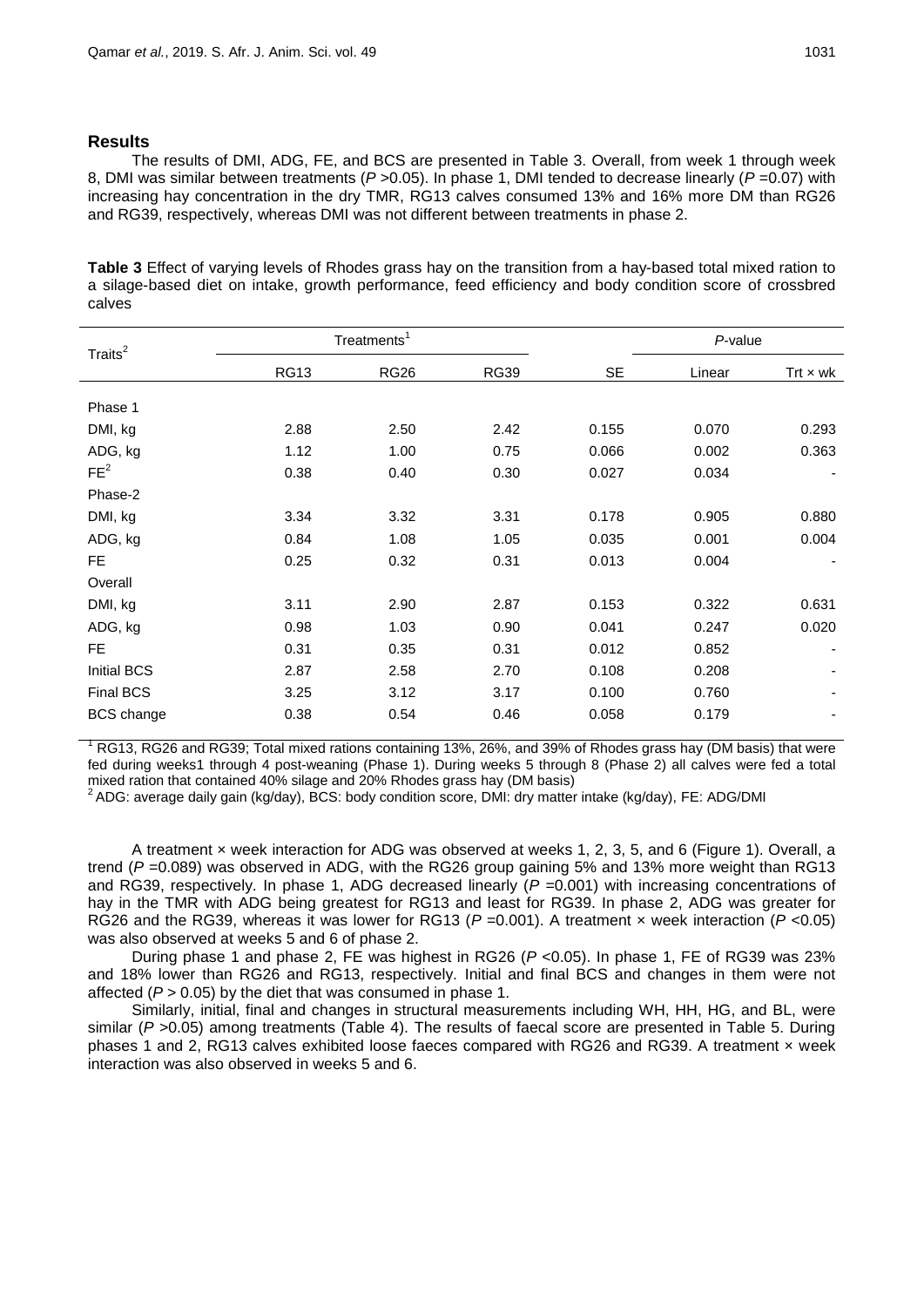

**Figure 1** Weekly weight gain of crossbred calves fed Rhodes grass hay-based total mixed rations

RG13: Total mixed ration (TMR) containing 13% Rhodes grass (RG) hay (DM basis), RG26: TMR containing 26% RG hay (DM basis), RG39: TMR containing 39% RG hay (DM basis) RG that were fed in week 1 through week 4. A TMR that contained 40% silage and 20% RG hay (DM basis) was fed in week 5 through week 8. For each point, \* shows significant difference at *P* <0.05

**Table 4** Effect of varying hay levels in post-weaning total mixed rations on body measurements of crossbred calves

| Variables          | Treatments <sup>1</sup> |             |             |           | P-value |           |  |
|--------------------|-------------------------|-------------|-------------|-----------|---------|-----------|--|
|                    | <b>RG13</b>             | <b>RG26</b> | <b>RG39</b> | <b>SE</b> | Linear  | Quadratic |  |
| Withers height, cm |                         |             |             |           |         |           |  |
| Initial            | 86.7                    | 88.1        | 89.0        | 0.92      | 0.286   | 0.163     |  |
| Final              | 97.0                    | 99.1        | 99.1        | 1.05      | 0.399   | 0.914     |  |
| Gain               | 10.1                    | 10.3        | 11.0        | 0.98      | 0.398   | 0.910     |  |
| Hip height, cm     |                         |             |             |           |         |           |  |
| Initial            | 90.2                    | 92.2        | 93.2        | 1.10      | 0.22    | 0.156     |  |
| Final              | 98.9                    | 101.9       | 102.4       | 1.31      | 0.375   | 0.995     |  |
| Gain               | 8.8                     | 9.2         | 9.8         | 0.72      | 0.372   | 0.996     |  |
| Heart girth, cm    |                         |             |             |           |         |           |  |
| Initial            | 93.3                    | 94.1        | 96.5        | 1.17      | 0.68    | 0.077     |  |
| Final              | 108.2                   | 111.1       | 111.3       | 1.44      | 0.145   | 0.216     |  |
| Gain               | 16.5                    | 14.8        | 14.8        | 1.55      | 0.144   | 0.215     |  |
| Body length, cm    |                         |             |             |           |         |           |  |
| Initial            | 91.8                    | 91.9        | 92.0        | 1.40      | 0.918   | 0.989     |  |
| Final              | 107.1                   | 108.3       | 109.9       | 1.74      | 0.056   | 0.885     |  |
| Gain               | 17.9                    | 16.4        | 15.3        | 0.84      | 0.057   | 0.886     |  |

RG13, RG26 and RG39; Total mixed rations containing 13%, 26%, and 39% of Rhodes grass hay (DM basis) that were fed during weeks1 through 4 post-weaning (Phase 1). During weeks 5 through 8 (Phase 2) all calves were fed a total mixed ration that contained 40% silage and 20% Rhodes grass hay (DM basis)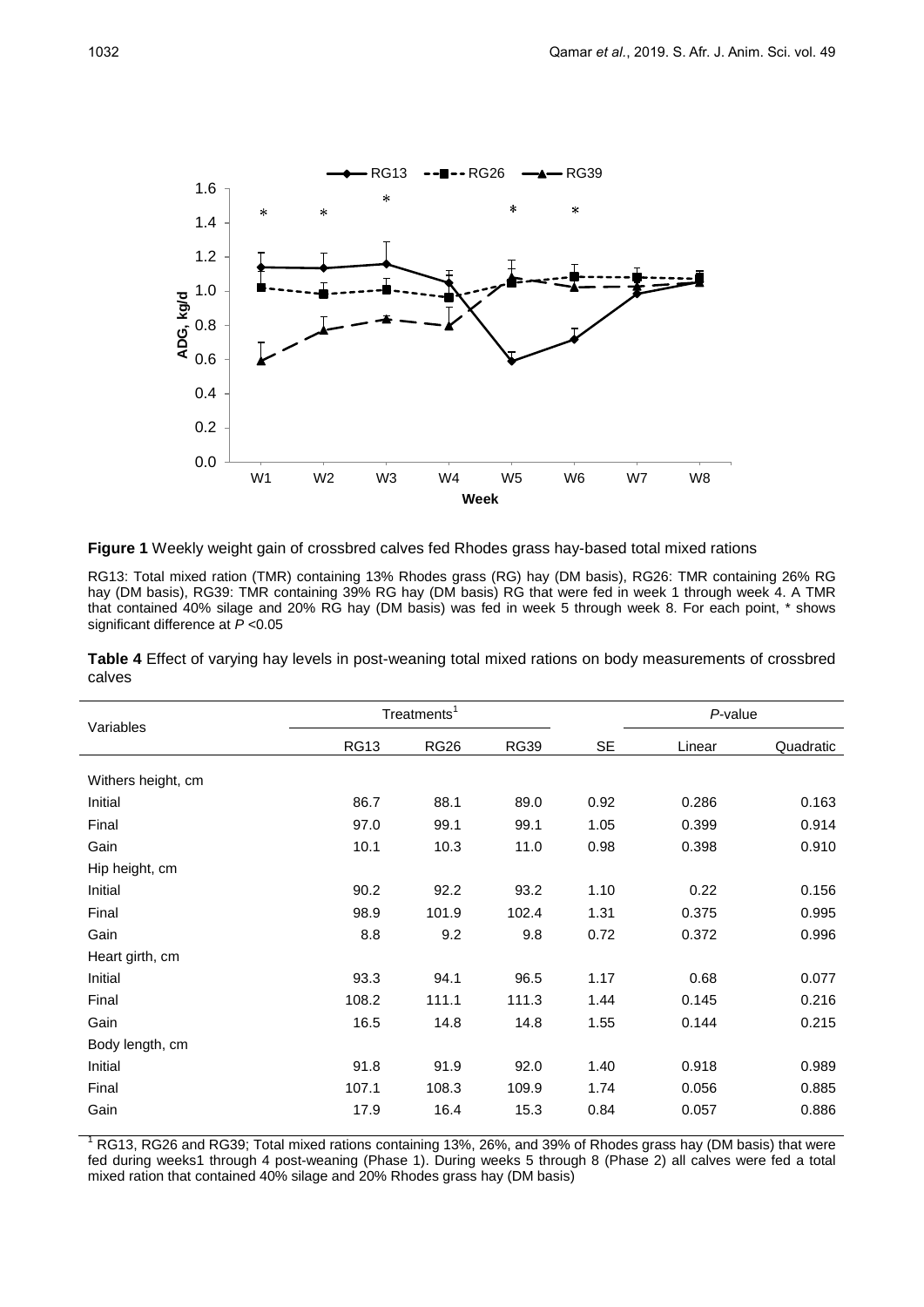| Items                                         | Treatments'          |                      | <b>SEM</b>           | P-value              |                      |                                              |                     |
|-----------------------------------------------|----------------------|----------------------|----------------------|----------------------|----------------------|----------------------------------------------|---------------------|
|                                               | <b>RG13</b>          | <b>RG26</b>          | <b>RG39</b>          |                      | Linear               | Week                                         | Trt $\times$ wk     |
| Faecal score<br>Phase 1<br>Phase 2<br>Overall | 3.21<br>3.80<br>3.50 | 3.37<br>3.82<br>3.59 | 3.39<br>3.87<br>3.63 | 0.05<br>0.03<br>0.04 | 0.03<br>0.16<br>0.04 | < 0.001<br>0.285<br>$\overline{\phantom{a}}$ | 0.198<br>0.004<br>۰ |

**Table 5** Effect of feeding varying hay levels in post-weaning total mixed rations on faecal score of crossbred calves

<sup>1</sup> RG13, RG26 and RG39; Total mixed rations containing 13%, 26%, and 39% of Rhodes grass hay (DM basis) that were fed during weeks1 through 4 post-weaning (Phase 1). During weeks 5 through 8 (Phase 2) all calves were fed a total mixed ration that contained 40% silage and 20% Rhodes grass hay (DM basis)

# **Discussion**

During phase 1, DMI decreased with increasing concentration of RG hay. Higher dry roughage levels increased the long particle distribution in the diets, thus reducing DMI (Greter *et al.*, 2008; Groen *et al.*, 2015). Decreased DMI can be associated with the higher NDF contents of the RG26 and RG39 compared with the RG13 diet (Hill *et al.*, 2010). The results for similar DMI in phase 2 are in line with those reported by Groen *et al.* (2015), which suggests that increasing the RG hay concentration had no carryover effect on DMI when calves transitioned to a silage-based TMR.

In weeks 1 through 4, ADG was lowest for RG39. Lower ADG in the RG39 calves may be associated with lower DMI during phase 1. Other possible explanations might be decreased DM digestibility (Hill *et al.*, 2010; Groen *et al.*, 2015) because of the higher concentration of dry roughage in the diet (Yang *et al.*, 2001) or the decrease in energy contents of the diet (11.00, 10.54, and 10.04 MJ/kg of ration) with increasing amounts of hay in TMR (Van Ackeren *et al.*, 2009 ). A treatment and week interaction was observed for higher ADG during weeks 5 and 6 of the experiment in RG26 and RG39. This may be related to better adaptability of rumen microbiota of the RG23 and RG26 treatment calves, which had previously been exposed to high forage diets in phase 1. Decreased weight gain in RG13 at weeks 5 and 6 following the dietary transition to a high-fibre diet could be related to the higher level of concentrate in the diet in phase 1, as high concentrate diets are known to decrease ruminal pH and reduce the population of rumen cellulolytic bacteria (Russell & Wilson, 1996). Another possible mechanism for the higher growth in RG 26 and RG 39 in phase 2 may be associated with well-established cellulolytic microbiota in RG26 and RG39, because previous exposure to high fibre, and consequently better fibre utilization, improved weight gain.

Animals reared on a high-fibre diet exhibit lower FE, which might be associated with poor digestibility of fibre (Hill *et al.*, 2010; Groen *et al.*, 2015). Improvements in FE occurred when high forage diets were replaced with high concentrate diets (Zanton & Heinrichs, 2007). Contrary to the current results, Hill *et al.* (2010) reported no difference in feed to gain ratio when varying levels of chopped grass hay were included in a weaned calf diet. A similar FE that was reported in a study by Hill *et al*. (2010) might be associated with lower inclusion (0%, 3%, 6%, and 9%) levels of hay. However, in the current experiment, the inclusion of RG was 13%, 26%, and 39%, which is much higher than those reported by Hill *et al.* (2010). In phase 2, RG26 and RG39 showed 15% and 14% higher FE than RG13. Poor performance in RG13 might be associated with higher intake of concentrate, consequently higher short-chain fatty acid production, lower ruminal pH (Laarman, *et al.*, 2012) and ruminal contraction (Owens *et al.*, 1998). Another possible mechanism is the reduction in absorption of volatile fatty acids (Leonhard-Marek *et al.*, 2007) because of keratinization of rumen papillae (Steele *et al.,* 2011). The better performances of RG26 and RG39 may be associated with better rumen development owing to higher NDF contents in the diet compared with RG13, Similar results were reported by Terré *et al.* (2013).

In the current experiment, no differences in body dimensions were observed between treatments, despite changes in ADG that can be attributed to the treatments. Likewise, no significant effects on BCS were observed. The current results for structural measurements were similar to previous findings in calves (Enevoldsen *et al.*, 1997; Hill *et al.*, 2010)*.*

The loose faecal consistency that was observed in RG13 in phase 1 was associated with lower effective fibre intake because of less fibre in the diet. Higher grain intake in RG13 calves might have increased the post-ruminal flow of starch contents, leading to abnormal fermentation in the large intestine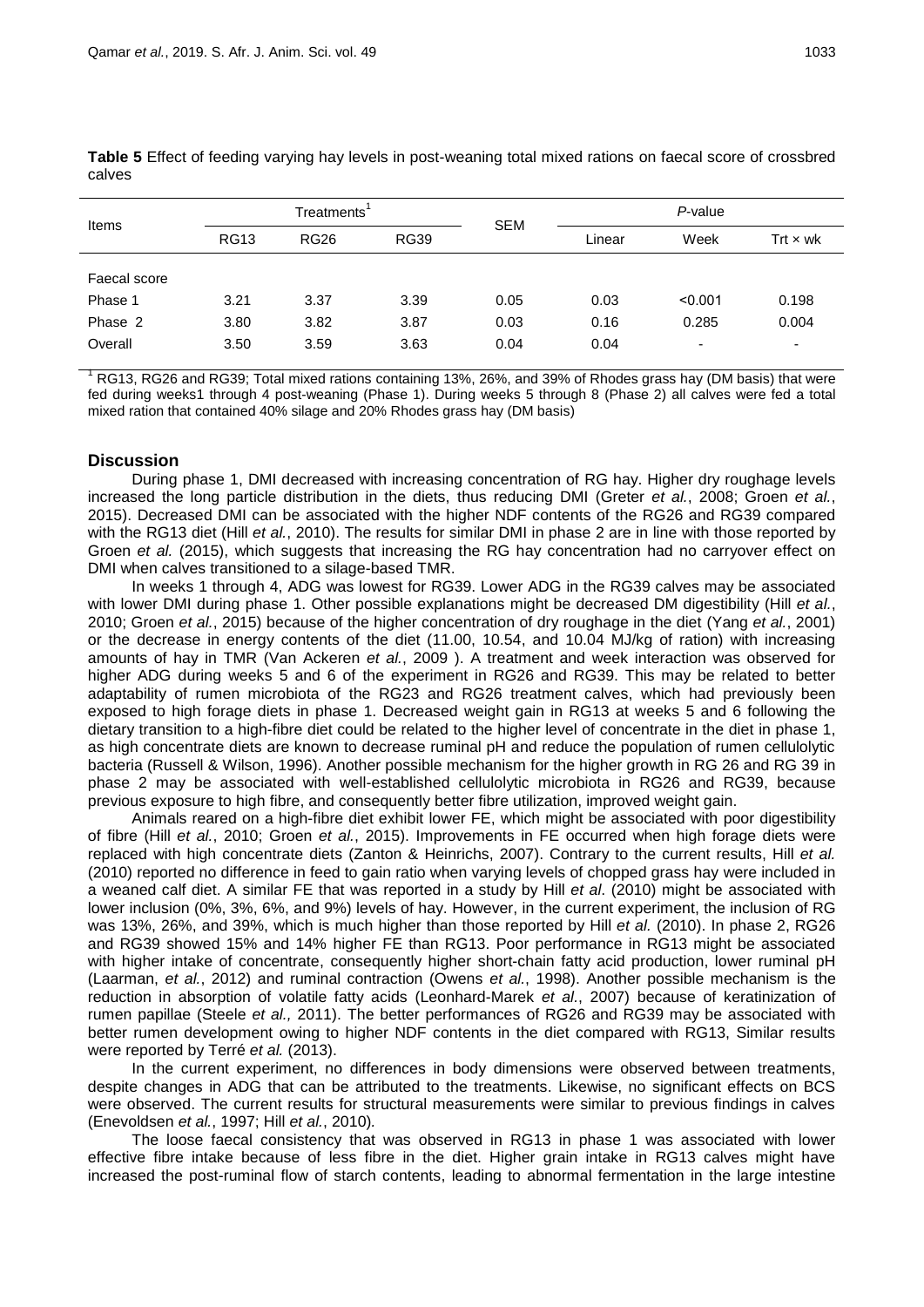and loose faeces. Kleen *et al.* (2003) reported increased rumen osmolality, followed by a lower intake of effective fibre and higher starch intake, resulting in diarrhoea from the increased movement of water into the rumen.

### **Conclusion**

A medium level of hay (26% RG on DM basis) in the diet is better for a smooth weaning transition and dietary adaptability of Friesian x Jersey calves from hay to a silage-based TMR during the post-weaning period. Growth performance and FE were improved in calves fed a diet that contained 26% RG on a DM basis.

#### **Acknowledgements**

The authors are thankful to the Punjab Agricultural Research Board for providing the feed and animals for this experiment.

### **Authors' Contributions**

ZAQ did data collection and write up, MAR participated in the planning and writing up the experiment, TNP was involved in formatting and revision. MIM carried out the critical revision, AS was in charge of formatting and revision. MR did laboratory analysis. HUR wrote up the document. MSY did critical revisions.

#### **Conflict of Interest Declaration**

The authors declare there is no conflict of interest.

#### **References**

- AOAC, 1991. Official methods of analysis. 16th ed. Association of Official Analytical Chemists International, Washington, DC.
- Beharka, A., Nagaraja, T., Morrill, J., Kennedy, G. & Klemm, R., 1998. Effects of form of the diet on anatomical, microbial, and fermentative development of the rumen of neonatal calves. J. Dairy Sci. 81, 1946-1955. DOI: 10.3168/jds.s0022-0302(98)75768-6
- Beiranvand, H., Ghorbani, G., Khorvash, M., Nabipour, A., Dehghan-Banadaky, M., Homayouni, A. & Kargar, S., 2014. Interactions of alfalfa hay and sodium propionate on dairy calf performance and rumen development. J. Dairy Sci. 97, 2270-2280. DOI: 10.3168/jds.2012-6332
- Coverdale, J., Tyler, H., Quigley III, J. D. & Brumm, J., 2004. Effect of various levels of forage and form of diet on rumen development and growth in calves. J. Dairy Sci. 87, 2554-2562. DOI: 10.3168/jds.s0022-0302(04)73380-9
- Drackley, J.K., 2008. Calf nutrition from birth to breeding. Vet. Clin. Food Anim. Pract. 24, 55-86. DOI: 10.1016/j.cvfa.2008.01.001
- Enevoldsen, C. & Kristensen, T., 1997. Estimation of body weight from body size measurements and body condition scores in dairy cows. J. Dairy Sci. 80, 1988-1995. DOI: 10.3168/jds.s0022-0302(97)76142-3
- Greter, A., DeVries, T. & Von Keyserlingk, M., 2008. Nutrient intake and feeding behavior of growing dairy heifers: Effects of dietary dilution. J. Dairy Sci. 91, 2786-2795. DOI: 10.3168/jds.2008-1052
- Groen, M., Steele, M. & DeVries, T., 2015. Effect of straw inclusion rate in a dry total mixed ration on the behavior of weaned dairy calves. J. Dairy Sci. 98, 2693-2700. DOI: 10.3168/jds.2014-8978
- Hill, T., Bateman II, H., Aldrich, J. & Schlotterbeck, R., 2008. Effects of the amount of chopped hay or cottonseed hulls in a textured calf starter on young calf performance. J. Dairy Sci. 91, 2684-2693. doi: 10.3168/jds.2007-0935.
- Hill, T., Bateman II, H., Aldrich, J. & Schlotterbeck, R., 2009. Roughage for diets fed to weaned dairy calves. Prof. Anim. Scient. 25, 283-288. DOI: 10.15232/S1080-7446(15)30719-1
- Hill, T., Bateman ll, H., Aldrich, J. & Schlotterbeck, R., 2010. Roughage amount, source, and processing for diets fed to weaned dairy calves. Prof. Anim. Scient. 26, 181-187. DOI: 10.15232/s1080-7446(15)30578-7
- Ireland-Perry, R. & Stallings, C., 1993. Fecal consistency as related to dietary composition in lactating Holstein cows. J. Dairy Sci. 76, 1074-1082. DOI: 10.3168/jds.S0022-0302(93)77436-6
- Kleen, J., Hooijer, G., Rehage, J. & Noordhuizen, J., 2003. Subacute ruminal acidosis (SARA): A review. Transbound. Emerg. Dis. 50, 406-414. DOI: 10.1046/j.1439-0442.2003.00569.x
- Laarman, A.H., Sugino, T. & Oba, M., 2012. Effects of starch content of calf starter on growth and rumen pH in Holstein calves during the weaning transition. J. Dairy Sci. 95, 4478–4487. DOI: 10.3168/jds.2011-4822
- Leonhard-Marek, S., Becker, G., Breves, G. & Schröder, B., 2007. Chloride, gluconate, sulfate, and short-chain fatty acids affect calcium flux rates across the sheep forestomach epithelium. J. Dairy Sci. 90, 1516–26. DOI: 10.3168/jds.s0022-0302(07)71637-5
- Nemati, M., Amanlou, H., Khorvash, M., Moshiri, B., Mirzaei, M., Khan, M. & Ghaffari, M., 2015. Rumen fermentation, blood metabolites, and growth performance of calves during transition from liquid to solid feed: Effects of dietary level and particle size of alfalfa hay. J. Dairy Sci. 98, 7131-7141. DOI: 10.3168/jds.2014-9144
- Nissanka, N., Bandara, R. & Disnaka, K., 2010. A comparative study on feeding of total mixed ration vs conventional feeding on weight gain in weaned Friesian heifers under tropical environment. J. Agric. Sci. 5, 42-51.
- Owens, FN., 1988. Ruminal fermentation. In: D.C, Church (ed.), The ruminant animal. Digestive physiology and nutrition. Prentice Hall, Englewood Cliffs, NJ, USA, p. 145.
- Russell, J.B. & Wilson, D.B., 1996. Why are cellulolytic bacteria unable to digest at low pH. J. Dairy Sci. 79, 1503-1509. DOI: 10.3168/jds.s0022-0302(96)76510-4